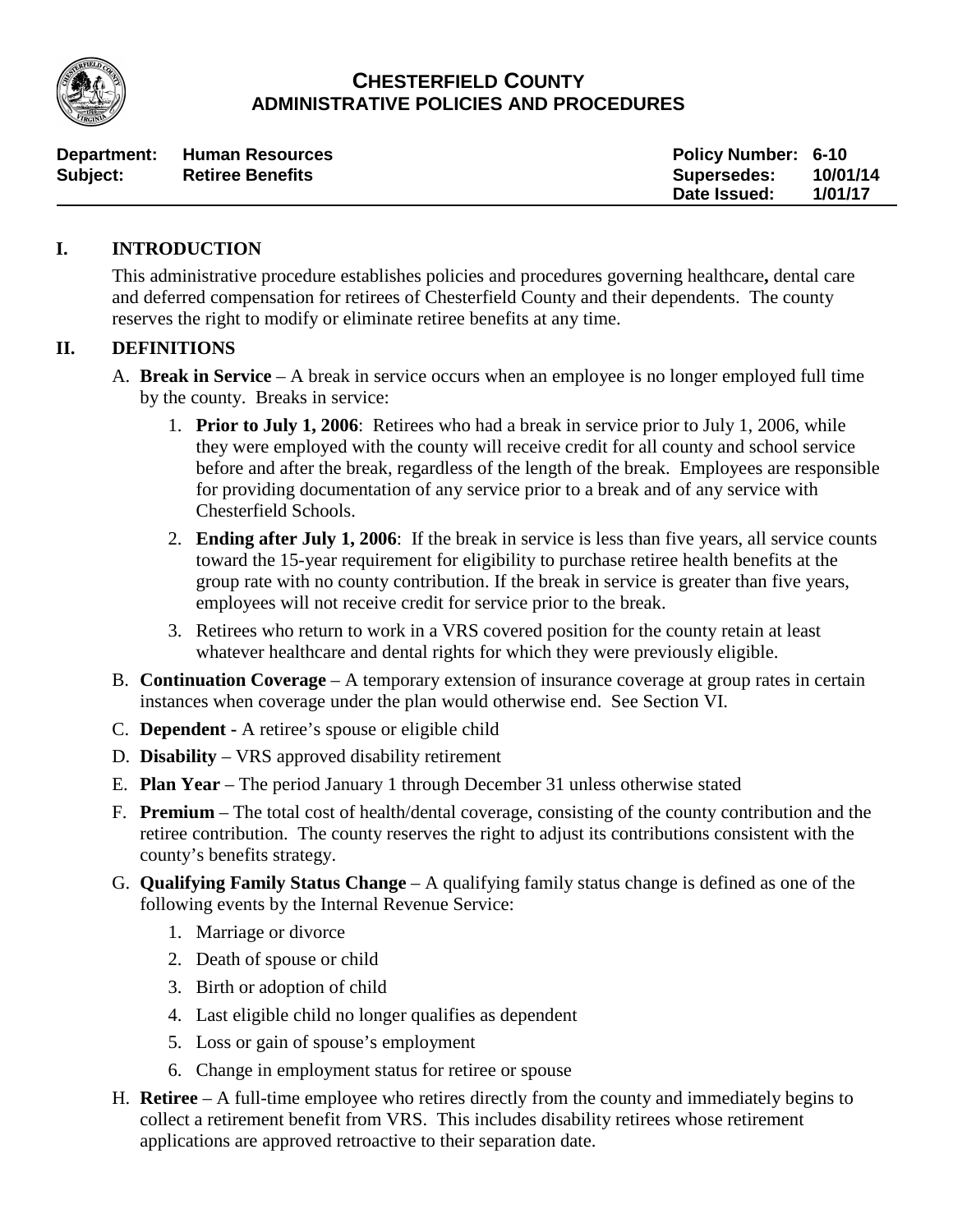- I. **Retirement Types** Types of retirement include service (early or normal) and disability (workrelated or non-work-related)
- J. **Surviving Spouse**  The spouse of a county retiree who is covered by the retiree's health benefits at the time of the retiree's death
- K. **VRS** Virginia Retirement System

# **III. ELIGIBILITY/CONTRIBUTIONS**

## A. **Pre-65 Retirees**

1. **Grandfathered Benefit:** Employees with a combination of age and full-time county service equal to or exceeding 60 years as of July 1, 2007, including at least 10 years of service will be grandfathered as follows:

| <b>Years of Service at</b><br><b>Retirement</b> | <b>Benefit</b>                                                 |
|-------------------------------------------------|----------------------------------------------------------------|
| $10 - 14$                                       | 50 percent of the county contribution active employees receive |
| $15 +$                                          | Same county contribution as an active employee                 |

Months are included in the calculation to determine if an employee is grandfathered. The month the employee is hired and the month of their birthday are included in the grandfather calculation, regardless of when the birthday or first day of work falls. However, months are not included when determining what service tier a retiree is in.

2. **Capped Benefit:** Non-grandfathered employees who were hired before July 1, 2006, will receive a contribution toward retiree health benefits at age 55 or more with at least 15 years of service. The county contribution for health and dental coverage will be based on years of service at retirement.

County contributions are reviewed on an annual basis when employee deductions are calculated. For current county contributions, contact HRM. The county contribution will increase up to three percent per year based on inflation but may never exceed what an active employee receives. Retirees who receive either the Grandfathered or the Capped Benefit receive the same county contribution as an active employee toward their dental coverage.

Employees retiring before age 55: Employees who retire before age 55 and meet the eligibility requirements for the Access Benefit will be allowed to purchase retiree health benefits at the county's group rate but will not receive a county contribution. However, employees retiring before age 55 with full VRS benefits (based on Chesterfield service only) will be eligible for the Access Benefit from the time of retirement until age 55. At age 55, they will begin to receive the county contribution for a 25+ year employee.

- 3. **Access Benefit**: Employees hired before July 1, 2006, with at least five years but less than 15 years of full-time county service will be permitted to purchase retiree health benefits for themselves and their dependents at the county's group rate; however they will not receive a county contribution toward the cost. Employees hired, rehired or reinstated after an absence of more than 30 days on or after July 1, 2006, who retire at age 55 or older must have 15 or more years of full-time county service in order to be eligible for the Access Benefit.
- 4. **Disability:** Disability retirees will receive what they qualified for at the time of disability, or access to retiree health and dental with no county contribution, whichever is greater.
- 5. **No Benefit**: Employees hired, rehired or reinstated after an absence of more than 30 days on or after July 1, 2006, who retire with less than 15 years of service or before age 55 receive no retiree healthcare benefits, unless they qualify for a disability retirement.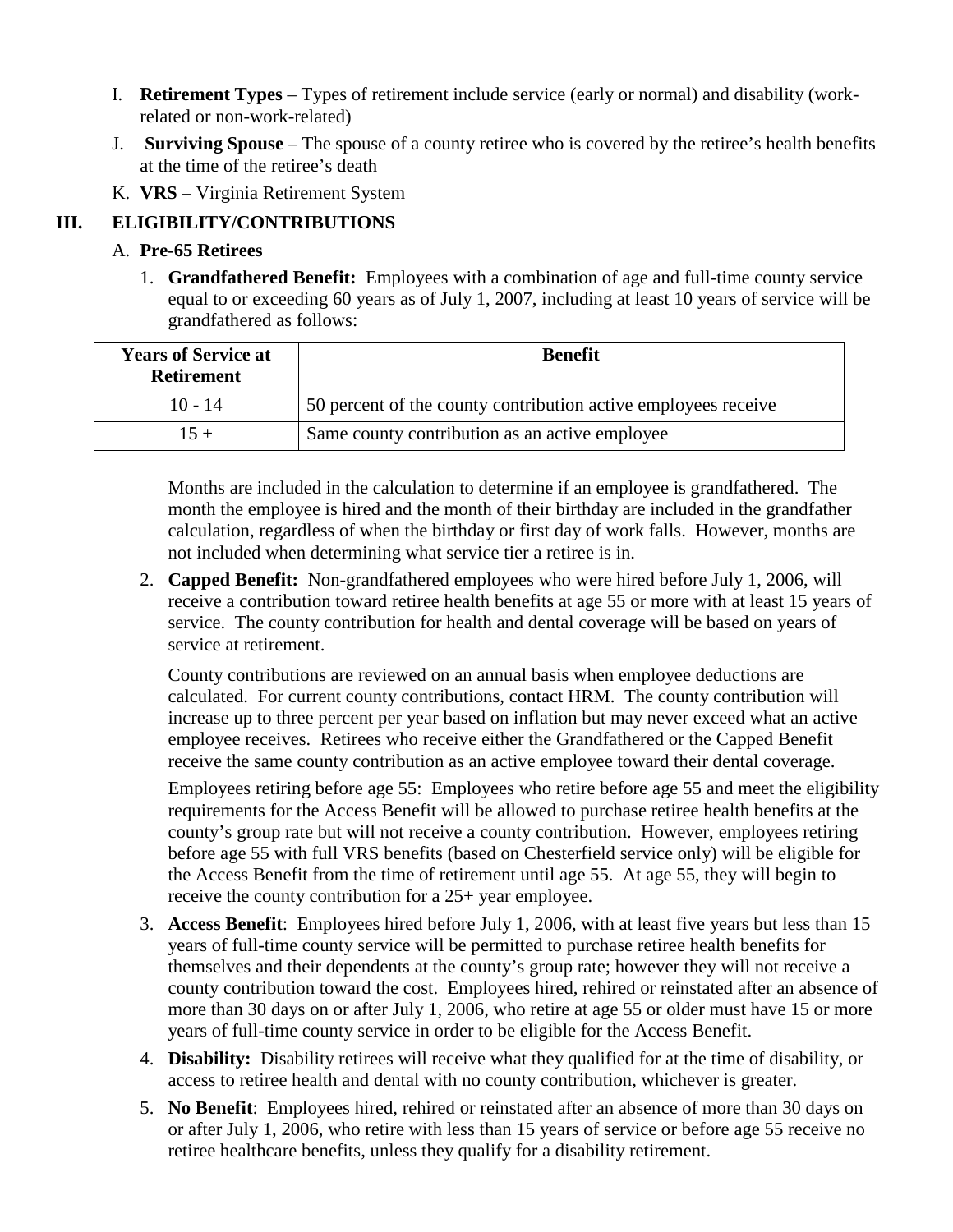#### B. **Medicare Eligible Retirees**

Employees hired prior to July 1, 2006, who are age 65 or older at retirement, are eligible for retiree healthcare if they have at least fifteen years or more of service. Grandfathered retirees identified in III.A.1. and capped retirees with 15 or more years of service identified in III.A.2. will receive county contributions to retiree healthcare coverage at age 65 as described below:

- 1. Future contributions toward retiree Medicare Supplement Plans are capped at three percent annually for all retirees, regardless of age, who retired on or before January 1, 2009, and active employees meeting any of these criteria on or before January 1, 2009:
	- age 65 or greater, subject to existing service requirements for retiree health care eligibility
	- at least 30 years of full-time county service; 25 years of full-time county service for LEOS employees
- 2. For all other retirees who receive a county contribution toward pre-65 retiree healthcare coverage, the county contribution toward retiree healthcare will be a monthly contribution of \$4 per year of service when the retiree becomes Medicare eligible.
- 3. Retirees who receive a monthly contribution of \$4 per year of service toward retiree healthcare will receive the same county contribution as an active employee toward their dental coverage.
- 4. Retirees who are eligible for the Access Benefits identified in III.A.3 will no longer be eligible for the access benefit at age 65.
- 5. Eligible retirees who enroll in Medicare Part D will receive up to \$40 per month toward a Medicare Part D plan premium. Retirees who cover an under age 65 dependent are not eligible for this reimbursement.

## **IV. COVERAGE**

- A. **Residing Outside Service Area -** Retirees permanently residing outside plan service areas may not be covered by county sponsored health plans and, therefore, may be responsible for acquiring their own health plan coverage, if coverage is desired.
- B. **Ineligibility Due To Serious Misconduct** Retirees who have engaged in serious misconduct shall not be eligible for retiree health and dental benefits. HR and the County Attorney's office will make a determination on what constitutes serious misconduct. The retiree will receive written notice from the HR department if determined ineligible for county sponsored health and dental plans.
- C. **New Retirees** Upon proper notification of an employee's intent to retire from the county, HR will provide all applicable enrollment forms and will coordinate the processing of those forms with appropriate vendors and Payroll.
- D. **Process** At retirement, in most cases, retirees are responsible for completing an Authorization to Deduct Health/Dental Insurance Premiums form that allows premiums to be automatically deducted from their VRS retirement benefit payment. Payroll will inform retirees if their VRS benefit payment is insufficient to cover the required premium(s). Those retirees will be responsible for sending proper payment to the Treasurer of Chesterfield County (including their accounts receivable invoice) by the invoice due date each month. If a retiree fails to send proper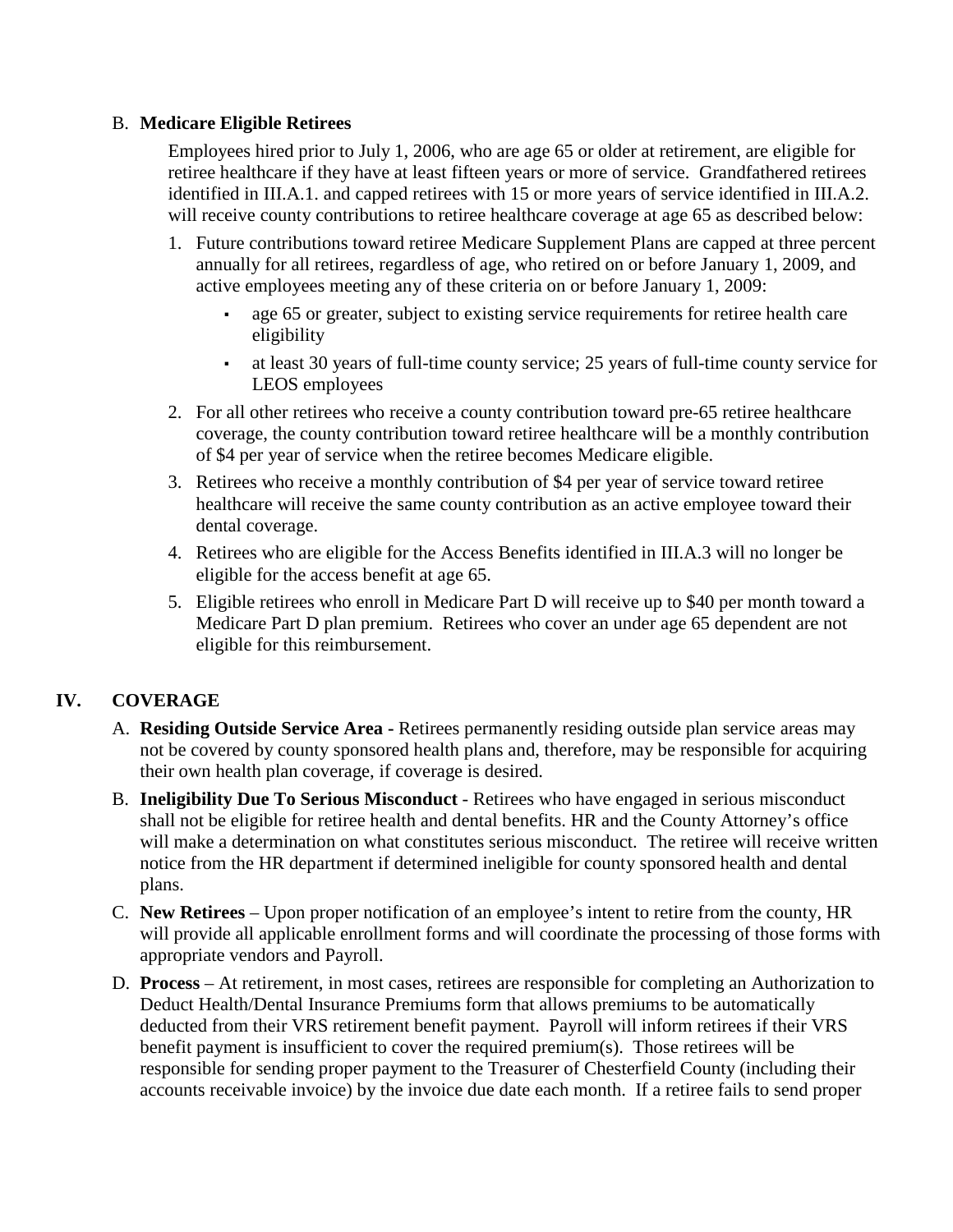payment within 30 days of the due date, the retiree will receive a certified letter from Payroll notifying them that payment is past due. Failure to pay within 60 days of the due date will result in termination of coverage. Inquiries about payment issues are the responsibility of Payroll. Retirees are responsible for keeping Payroll and HR informed of a change in address or any other data changes that may affect their coverage(s).

- E. **Reimbursement -** The county will reimburse eligible retirees who acquire health insurance elsewhere for the cost of their health insurance up to the amount of premium the county would have contributed on behalf of that retiree if the retiree were enrolled in "Retiree Only" coverage with the county. Reimbursement can be arranged on a monthly or quarterly basis. Reimbursement is not available if the retiree's health insurance coverage has been terminated pursuant to Section IV.G of this policy. Reimbursement is also not available for dental insurance or for dependent health or dental coverage. Retirees who are enrolled in the Reimbursement program may enroll in one of the county retiree plans during any open enrollment period. If reimbursement is for Medicare Part D, the reimbursement amount will be established each fall for the following calendar year and processed on a quarterly basis only. Proper receipts will be required by Payroll before reimbursement is made.
- F. **Surviving Spouse -** Surviving spouses are eligible to continue the coverage they had at the time of the retiree's death for 6 months after the retiree's death or December 31, whichever is later, but are responsible for paying the full cost with no county contribution. Once their coverage ends, they will be eligible for 36 months of COBRA. Surviving spouses may not add dependents to the plan who are not already covered at the time of the retiree's death.
- G. **Termination of Health and Dental Coverage** Retirees and dependents, whose coverage terminates, for whatever reason, are not eligible to re-enroll in any of the county sponsored plans, unless otherwise specified. Termination of coverage occurs at the earliest of the following events:
	- Failure of the retiree to pay required premium contributions;
	- Written notification from the retiree that coverage is no longer desired;
	- The retiree permanently moves outside the plans' service areas;
	- The retiree dies;
	- The plan is terminated by the county (In this case, the retiree may be able to enroll in another county sponsored plan);
	- The retiree's coverage is terminated for cause as defined by the plan vendor;
	- Failure of the retiree to provide appropriate paperwork in a timely manner during open enrollment; or
	- Any serious misconduct toward the county subsequent to the effective date of retirement.
- H. **Opting Out**  Retirees who opt out of health coverage at either their initial retirement date or during an open enrollment period are ineligible to re-enroll in county sponsored health coverage, unless they maintain county sponsored dental coverage. However, once a retiree opts-out of health coverage and opts-out of dental coverage, their coverage terminates. They then become ineligible to re-enroll in any county health or dental coverage in the future.

## **V. CHANGES IN COVERAGE**

Changes in coverage are limited to the following events: